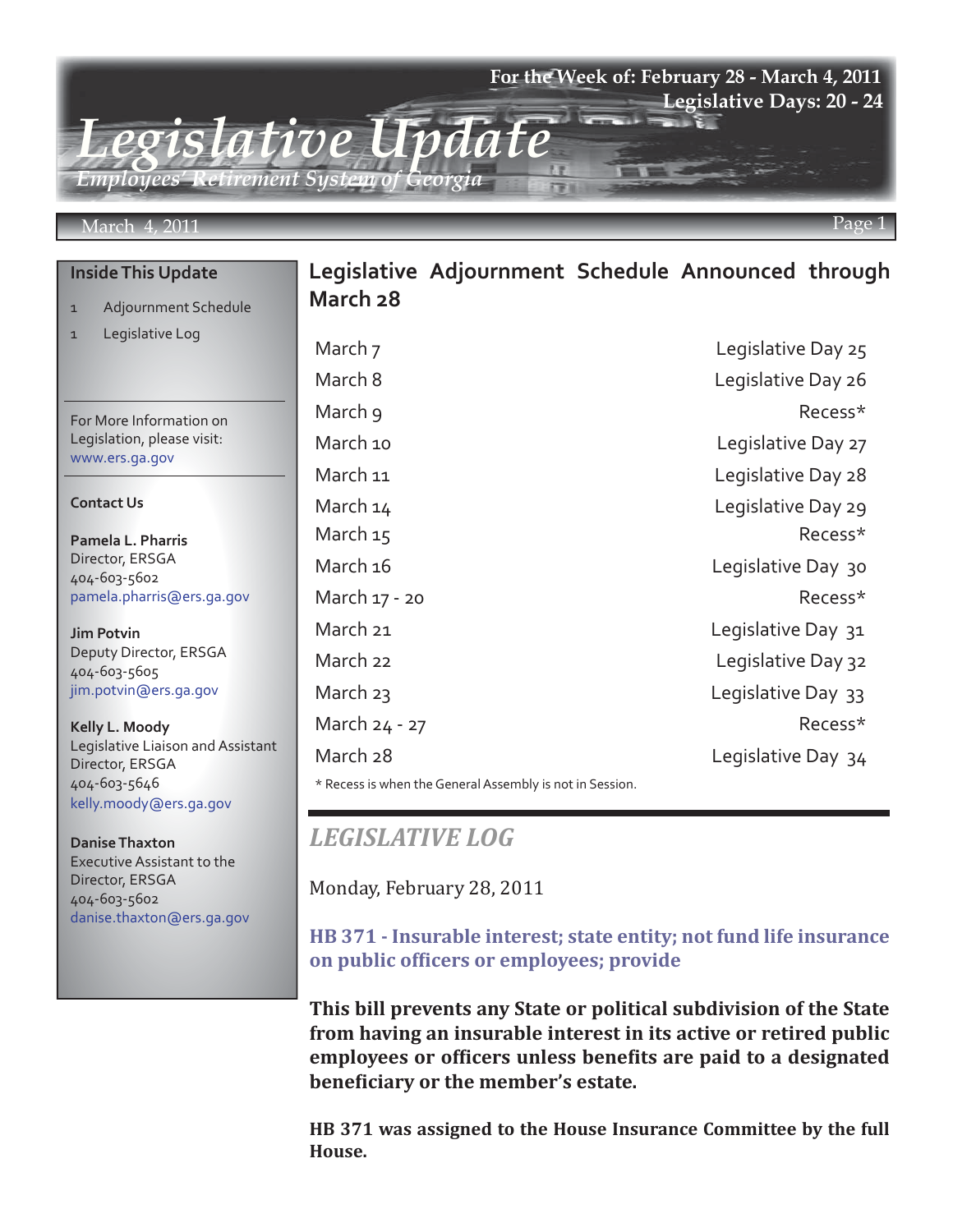# *LEGISLATIVE LOG - Continued*

Tuesday, March 1, 2011

# **[HB 293 - Retirement bills; define a certain term](http://www.legis.ga.gov/Legislation/20112012/110554.pdf)**

**This bill amends the definition of a fiscal retirement bill in the Public Retirement Systems Standards to include any bill or amendment which grants a public retirement system an insurable interest in active or retired members, or authorizes or directs a public retirement system to expend or obligate funds to purchase life insurances on its members. A bill of such nature will be required to go through the Retirement Committee.** 

**HB 293 received a DO PASS from the House Rules Committee and was placed on the House Debate Calendar for 3/2/11.**

**[HB 297 - Retirement and pensions; public systems prohibited from expending funds for](http://www.legis.ga.gov/Legislation/20112012/110561.pdf)  certain purposes; provide**

**This bill prevents any public retirement system from having an insurable interest in the system's active or retired members unless benefits are paid to a designated beneficiary or the member's estate.**

**HB 297 received a DO PASS from the House Rules Committee and was placed on the House Debate Calendar for 3/2/11.**

Wednesday, March 2, 2011

## **[HB 293 - Retirement bills; define a certain term](http://www.legis.ga.gov/Legislation/20112012/110554.pdf)**

**This bill amends the definition of a fiscal retirement bill in the Public Retirement Systems Standards to include any bill or amendment which grants a public retirement system an insurable interest in active or retired members, or authorizes or directs a public retirement system to expend or obligate funds to purchase life insurances on its members. A bill of such nature will be required to go through the Retirement Committee.** 

**HB 293 received a DO PASS from the full House by a vote of 149-1.**

**[HB 297 - Retirement and pensions; public systems prohibited from expending funds for](http://www.legis.ga.gov/Legislation/20112012/110561.pdf)  certain purposes; provide**

**This bill prevents any public retirement system from having an insurable interest in the system's active or retired members unless benefits are paid to a designated beneficiary or the member's estate.**

**HB 297 received a DO PASS from the full House by a vote of 166-0.**